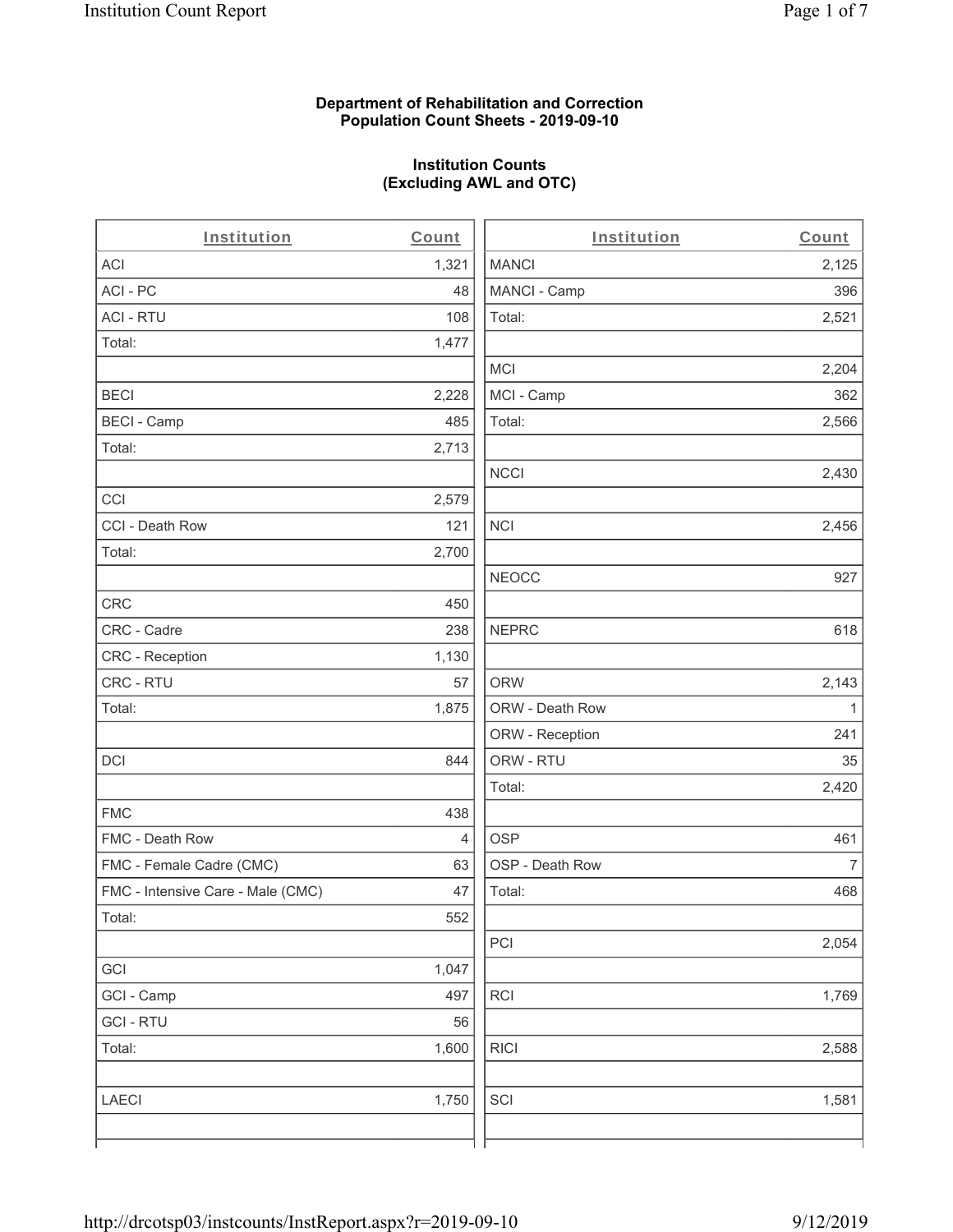| <b>LECI</b>              | 2,040 | <b>SOCF</b>    | 1,214                              |
|--------------------------|-------|----------------|------------------------------------|
| LECI - Camp              | 190   | SOCF - RTU     | 45                                 |
| Total:                   | 2,230 | Total:         | 1,259                              |
|                          |       |                |                                    |
| LOCI                     | 2,238 | <b>TCI</b>     | 946                                |
|                          |       | TCI - Camp     | 438                                |
| <b>LORCI</b>             | 222   | Total:         | 1,384                              |
| LORCI - Cadre            | 136   |                |                                    |
| <b>LORCI - Reception</b> | 1,172 | <b>TOCI</b>    | 752                                |
| Total:                   | 1,530 | TOCI - PC      | 88                                 |
|                          |       | Total:         | 840                                |
| <b>MACI</b>              | 1,024 |                |                                    |
| MACI - Minimum           | 1,207 | <b>WCI</b>     | 1,236                              |
| Total:                   | 2,231 | <b>WCI-RTU</b> | 30                                 |
|                          |       | Total:         | 1,266                              |
|                          |       |                |                                    |
|                          |       |                | 48,887<br><b>Total Population:</b> |

\* The Total Population includes 30 Offenders with Reason Codes 30 & 31. \*\* The Total Population includes 38 Offenders with Reason Code 0A.

# **Male Population by Security Level (Include AWL and Exclude OTC)**

| Security Level         | <b>Body</b>                 | AWL | $(-\text{OTC})$ | Total  |
|------------------------|-----------------------------|-----|-----------------|--------|
| <b>Total Level E</b>   | 1,021                       | 9   | 8               | 1,022  |
| Total Level 4          | 1,657                       | 8   | 8               | 1,657  |
| Total Level 3          | 11,316                      | 170 | 151             | 11,335 |
| Total Level 2          | 17,074                      | 195 | 145             | 17,124 |
| Total Level 1          | 13,644                      | 135 | 67              | 13,712 |
| <b>Total Death Row</b> | 134                         |     | $\Omega$        | 135    |
|                        | <b>Total Male</b><br>44,846 | 518 | 379             | 44,985 |

#### **Female Population by Institution (Include AWL and Exclude OTC)**

|                          |             | . . |        |       |
|--------------------------|-------------|-----|--------|-------|
| Institution              | <b>Body</b> | AWL | (-OTC) | Total |
| <b>DCI</b>               | 844         | 5   | ⌒      | 847   |
| <b>FMC</b>               | 21          |     |        | 25    |
| FMC - Female Cadre (CMC) | 63          |     |        | 63    |
| <b>NEPRC</b>             | 618         | 17  | 3      | 632   |
| <b>ORW</b>               | 2,142       | 32  | 20     | 2,154 |
| <b>ORW - Death Row</b>   |             |     |        |       |
|                          |             |     |        |       |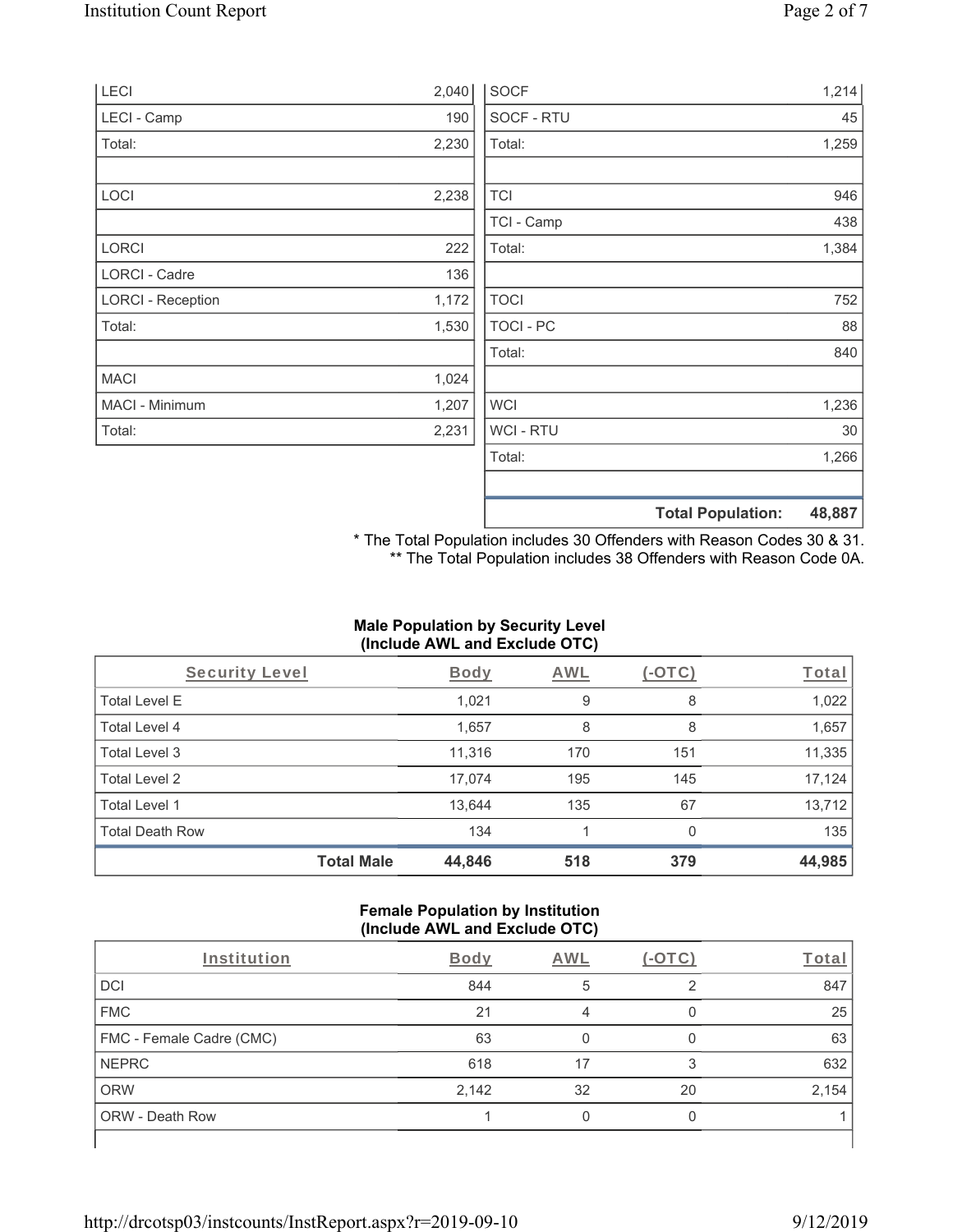| <b>ORW</b> - Reception |                          | 241    |     | $\mathcal{D}$ | 243    |
|------------------------|--------------------------|--------|-----|---------------|--------|
| ORW - RTU              |                          | 35     |     |               | 35     |
|                        | <b>Total Female</b>      | 3.965  | 65  | 30            | 4,000  |
|                        |                          |        |     |               |        |
|                        | <b>Total Population:</b> | 48,811 | 583 | 409           | 48,985 |

#### **Male Population by Institution: Security Level 5 and E (Include AWL and Exclude OTC)**

| Institution     |                      | Body           | <b>AWL</b>          | (OTC)               | Total                     |
|-----------------|----------------------|----------------|---------------------|---------------------|---------------------------|
| ACI             |                      | $\sqrt{3}$     | $\mathsf{O}\xspace$ | $\mathbf 0$         | $\sqrt{3}$                |
| CRC             |                      | 1              | $\boldsymbol{0}$    | $\mathsf{O}\xspace$ | 1                         |
| CRC - Reception |                      | $\mathbf{1}$   | $\mathsf{O}\xspace$ | $\mathbf 0$         | $\mathbf{1}$              |
| CRC - RTU       |                      | $\sqrt{5}$     | $\mathsf{O}\xspace$ | $\mathbf 0$         | $\,$ 5 $\,$               |
| <b>FMC</b>      |                      | $\sqrt{2}$     | $\mathbf{1}$        | $\mathsf{O}\xspace$ | $\ensuremath{\mathsf{3}}$ |
| GCI             |                      | $\mathbf{1}$   | $\boldsymbol{0}$    | $\mathbf 0$         | $\mathbf{1}$              |
| LAECI           |                      | $\mathbf 1$    | $\mathsf{O}\xspace$ | $\mathbf 0$         | $\mathbf{1}$              |
| LECI            |                      | 15             | $\mathsf{O}\xspace$ | $\mathsf{O}\xspace$ | 15                        |
| LORCI           |                      | $\overline{2}$ | $\boldsymbol{0}$    | $\mathsf{O}\xspace$ | $\sqrt{2}$                |
| <b>MACI</b>     |                      | 21             | $\mathsf{O}\xspace$ | $\mathbf 0$         | 21                        |
| <b>MANCI</b>    |                      | $\,8\,$        | $\mathsf{O}\xspace$ | $\mathsf{O}\xspace$ | $\,8\,$                   |
| <b>NEOCC</b>    |                      | $\mathfrak{S}$ | $\boldsymbol{0}$    | $\mathbf 0$         | $\sqrt{3}$                |
| OSP             |                      | 357            | $\overline{2}$      | $\overline{2}$      | 357                       |
| RCI             |                      | 14             | $\boldsymbol{0}$    | $\mathsf{O}\xspace$ | 14                        |
| SOCF            |                      | 422            | 4                   | 4                   | 422                       |
| <b>TCI</b>      |                      | $\mathbf{1}$   | $\mathsf{O}\xspace$ | $\mathbf 0$         | $\mathbf{1}$              |
| <b>TOCI</b>     |                      | 140            | 1                   | $\mathbf{1}$        | 140                       |
| TOCI - PC       |                      | $\overline{2}$ | $\boldsymbol{0}$    | $\mathsf 0$         | $\overline{2}$            |
| <b>WCI</b>      |                      | 14             | $\mathbf{1}$        | $\mathbf{1}$        | 14                        |
| WCI - RTU       |                      | $\,8\,$        | $\mathsf{O}\xspace$ | $\mathsf 0$         | $\,8\,$                   |
|                 | <b>Total Level 5</b> | 1,021          | 9                   | 8                   | 1,022                     |

#### **Male Population by Institution: Security Level 4 (Include AWL and Exclude OTC)**

| Institution     | Body    | AWL | $'$ -OTC) | Total |
|-----------------|---------|-----|-----------|-------|
| ACI             | $\circ$ |     |           |       |
| CRC             |         |     |           |       |
| CRC - Reception |         |     |           |       |
| CRC - RTU       | 10      |     |           | 10    |
| <b>FMC</b>      |         |     |           |       |
|                 |         |     |           |       |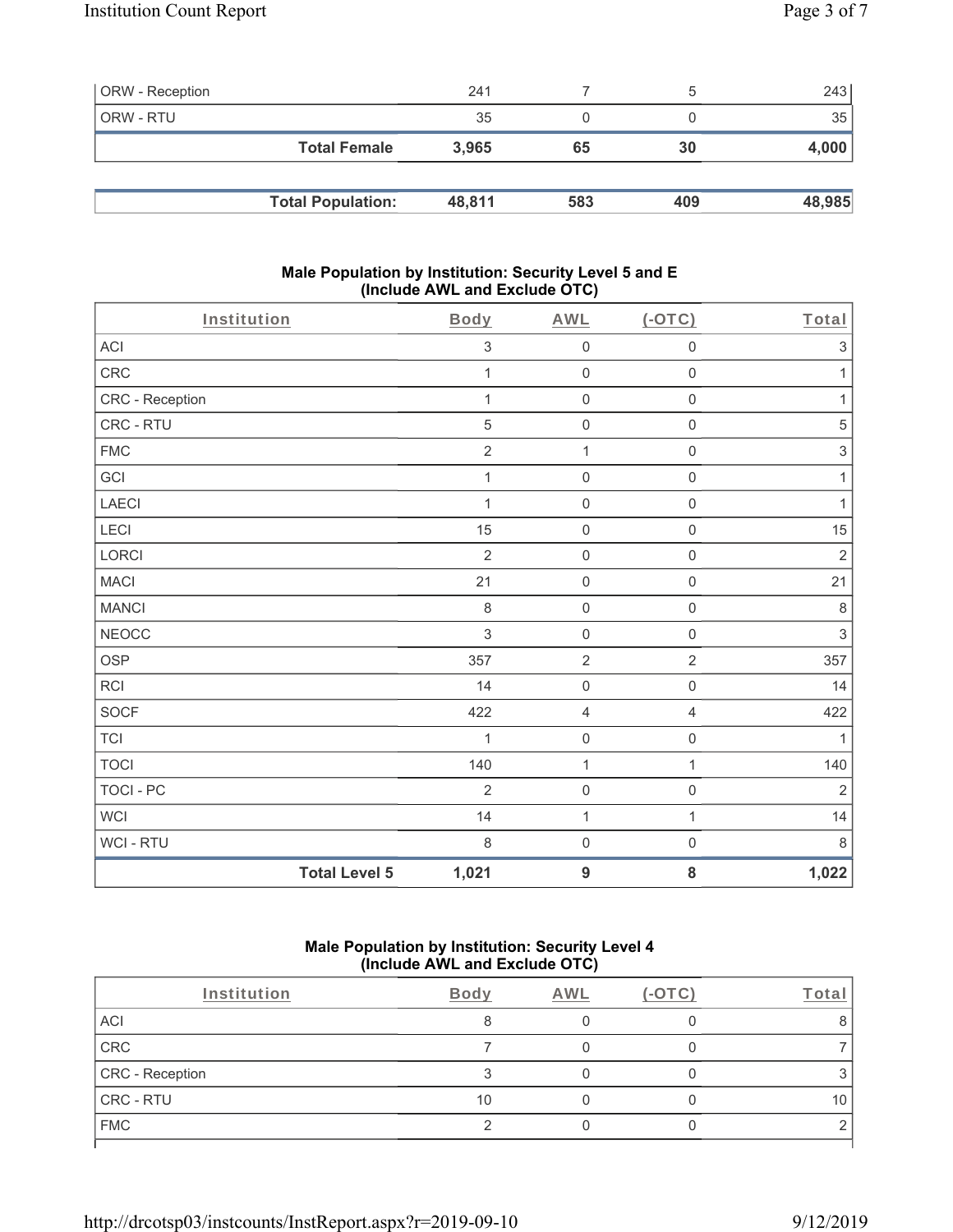| FMC - Intensive Care - Male (CMC) | 1                | $\mathbf 0$         | $\mathbf 0$ | 1                |
|-----------------------------------|------------------|---------------------|-------------|------------------|
| LECI                              | $\overline{4}$   | $\mathbf 0$         | 0           | $\overline{4}$   |
| LOCI                              | $\mathbf 0$      | 4                   | 4           | $\mathbf 0$      |
| LORCI                             | $\boldsymbol{9}$ | $\mathbf 0$         | 0           | $\boldsymbol{9}$ |
| LORCI - Cadre                     | 1                | $\mathbf 0$         | $\mathsf 0$ | 1                |
| <b>LORCI - Reception</b>          | $\sqrt{3}$       | $\mathbf 0$         | 0           | $\sqrt{3}$       |
| <b>MACI</b>                       | 16               | $\mathbf 0$         | $\mathbf 0$ | 16               |
| <b>MANCI</b>                      | 55               | $\mathbf 0$         | $\mathbf 0$ | 55               |
| <b>NEOCC</b>                      | $\overline{7}$   | $\mathbf 0$         | 0           | $\overline{7}$   |
| <b>OSP</b>                        | 80               | $\mathbf 0$         | 0           | 80               |
| <b>RCI</b>                        |                  | $\mathbf 0$         | 0           | 1                |
| <b>SOCF</b>                       | 782              | $\,$ 3 $\,$         | 3           | 782              |
| SOCF - RTU                        | 45               | $\mathsf{O}\xspace$ | $\mathbf 0$ | 45               |
| <b>TCI</b>                        | $\overline{7}$   | $\mathbf 0$         | $\mathbf 0$ | $\overline{7}$   |
| <b>TOCI</b>                       | 594              | 1                   | 1           | 594              |
| TOCI - PC                         | 14               | $\mathbf 0$         | $\mathsf 0$ | 14               |
| <b>WCI</b>                        | $\sqrt{3}$       | $\mathbf 0$         | 0           | $\,$ 3 $\,$      |
| WCI-RTU                           | 5                | $\mathbf 0$         | 0           | 5                |
| <b>Total Level 4</b>              | 1,657            | 8                   | 8           | 1,657            |

## **Male Population by Institution: Security Level 3 (Include AWL and Exclude OTC)**

| Institution                       | Body        | AWL              | $(-OTC)$    | Total          |
|-----------------------------------|-------------|------------------|-------------|----------------|
| ACI                               | 20          | $\boldsymbol{0}$ | 0           | 20             |
| ACI-PC                            | 12          | $\mathbf 0$      | 0           | 12             |
| <b>BECI</b>                       | 1           | 0                | $\mathbf 0$ | 1              |
| CCI                               | 5           | $\boldsymbol{0}$ | $\mathbf 0$ | 5              |
| CRC                               | 270         | 11               | 11          | 270            |
| CRC - Cadre                       | 28          | $\boldsymbol{0}$ | 0           | 28             |
| <b>CRC - Reception</b>            | 665         | 20               | 19          | 666            |
| CRC - RTU                         | 42          | 0                | 0           | 42             |
| CRC - Youth                       | $\mathbf 0$ | 1                | 1           | $\mathbf 0$    |
| <b>FMC</b>                        | 7           | $\boldsymbol{0}$ | 0           | $\overline{7}$ |
| FMC - Intensive Care - Male (CMC) | 5           | $\mathbf 0$      | 0           | 5              |
| <b>LAECI</b>                      | 8           | $\boldsymbol{0}$ | 0           | 8              |
| LECI                              | 1,927       | 15               | 12          | 1,930          |
| LOCI                              | 1           | $\boldsymbol{0}$ | $\mathbf 0$ | 1              |
| LORCI                             | 48          | 56               | 55          | 49             |
| LORCI - Cadre                     | 5           | $\boldsymbol{0}$ | 0           | 5              |
| <b>LORCI - Reception</b>          | 727         | 1                | 0           | 728            |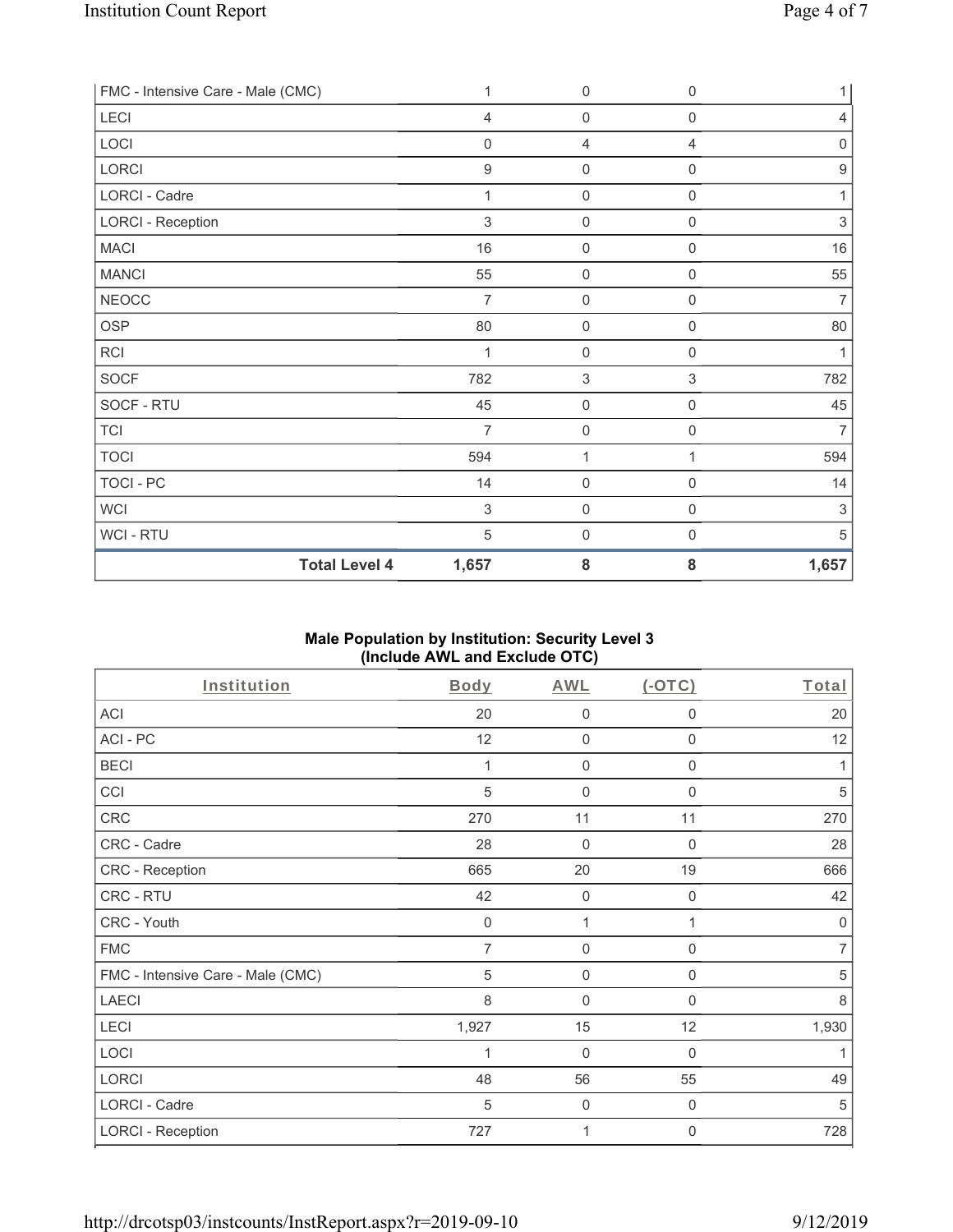| <b>MACI</b>    |                      | 867            | 4                         | $\overline{2}$            | 869            |
|----------------|----------------------|----------------|---------------------------|---------------------------|----------------|
| <b>MANCI</b>   |                      | 1,985          | 28                        | 23                        | 1,990          |
| <b>MCI</b>     |                      | $\overline{2}$ | $\mathbf 0$               | $\mathbf 0$               | $\overline{2}$ |
| <b>NCCI</b>    |                      | $\overline{2}$ | $\mathsf{O}\xspace$       | $\mathbf 0$               | $\sqrt{2}$     |
| <b>NEOCC</b>   |                      | 902            | $\ensuremath{\mathsf{3}}$ | $\ensuremath{\mathsf{3}}$ | 902            |
| <b>OSP</b>     |                      | $\overline{2}$ | $\boldsymbol{0}$          | $\mathbf 0$               | $\overline{2}$ |
| PCI            |                      | 40             | 1                         | $\mathbf 0$               | 41             |
| <b>RCI</b>     |                      | 1,561          | $16\,$                    | 13                        | 1,564          |
| SCI            |                      | 14             | 1                         | 1                         | 14             |
| SOCF           |                      | 5              | $\boldsymbol{0}$          | $\mathbf 0$               | 5              |
| <b>TCI</b>     |                      | 879            | $\sqrt{5}$                | 5                         | 879            |
| <b>TOCI</b>    |                      | 17             | $\mathsf{O}\xspace$       | $\mathbf 0$               | 17             |
| TOCI - PC      |                      | 70             | $\mathsf{O}\xspace$       | 0                         | 70             |
| <b>WCI</b>     |                      | 1,184          | $\,8\,$                   | $\,6\,$                   | 1,186          |
| <b>WCI-RTU</b> |                      | 15             | $\boldsymbol{0}$          | $\Omega$                  | 15             |
|                | <b>Total Level 3</b> | 11,316         | 170                       | 151                       | 11,335         |

## **Male Population by Institution: Security Level 2 (Include AWL and Exclude OTC)**

| Institution                       | <b>Body</b> | <b>AWL</b>          | (OTC)               | Total |
|-----------------------------------|-------------|---------------------|---------------------|-------|
| <b>ACI</b>                        | 753         | $\overline{4}$      | $\overline{2}$      | 755   |
| ACI-PC                            | 26          | $\mathbf 0$         | $\mathsf 0$         | 26    |
| <b>ACI - RTU</b>                  | 79          | $\boldsymbol{0}$    | $\boldsymbol{0}$    | 79    |
| <b>BECI</b>                       | 1,605       | 17                  | 11                  | 1,611 |
| CCI                               | 2,009       | 13                  | $\boldsymbol{9}$    | 2,013 |
| CRC                               | 84          | $\overline{4}$      | $\overline{4}$      | 84    |
| CRC - Cadre                       | 210         | $\mathsf 0$         | $\boldsymbol{0}$    | 210   |
| CRC - Reception                   | 289         | $\boldsymbol{9}$    | $\boldsymbol{9}$    | 289   |
| <b>FMC</b>                        | 12          | $\mathbf 0$         | $\mathsf{O}\xspace$ | 12    |
| FMC - Intensive Care - Male (CMC) | 13          | $\mathsf{O}\xspace$ | $\mathbf 0$         | 13    |
| GCI                               | 390         | 5                   | 1                   | 394   |
| GCI - Camp                        | 1           | $\mathsf{O}\xspace$ | $\mathbf 0$         | 1     |
| <b>GCI-RTU</b>                    | 44          | $\mathbf 0$         | $\mathbf 0$         | 44    |
| <b>LAECI</b>                      | 1,149       | 24                  | 21                  | 1,152 |
| LECI                              | 93          | $\mathbf 0$         | $\mathbf 0$         | 93    |
| LOCI                              | 1,350       | 15                  | 12                  | 1,353 |
| LORCI                             | 147         | 22                  | $17$                | 152   |
| <b>LORCI - Cadre</b>              | 127         | $\mathbf 0$         | $\mathbf 0$         | 127   |
| <b>LORCI - Reception</b>          | 315         | 1                   | $\mathbf{1}$        | 315   |
| <b>MACI</b>                       | 119         | 4                   | 4                   | 119   |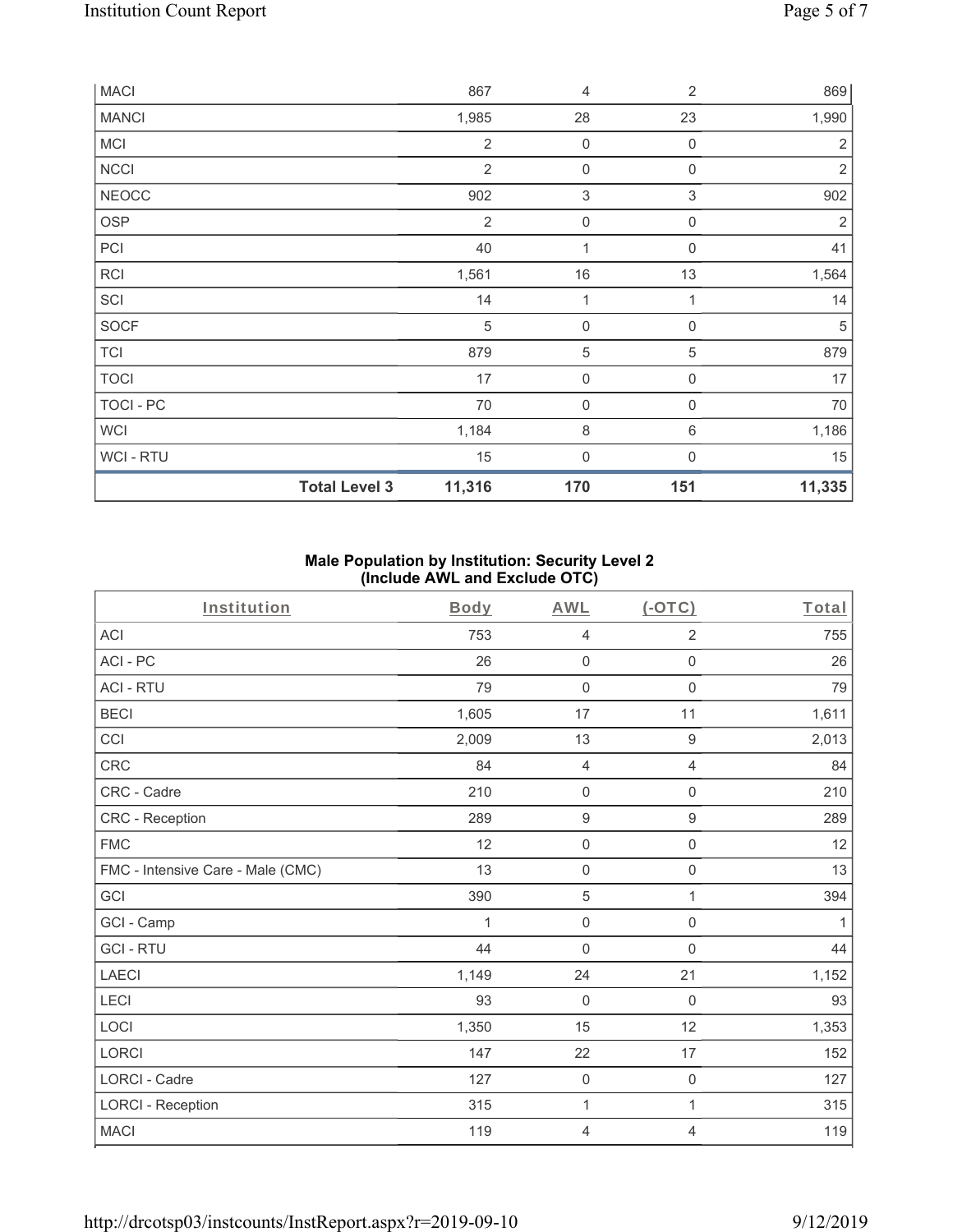| <b>MANCI</b> |                      | 52                        | 1                   |                  | 52             |
|--------------|----------------------|---------------------------|---------------------|------------------|----------------|
| <b>MCI</b>   |                      | 1,687                     | 11                  | 5                | 1,693          |
| <b>NCCI</b>  |                      | 1,173                     | 11                  | 8                | 1,176          |
| <b>NCI</b>   |                      | 1,613                     | 17                  | 14               | 1,616          |
| <b>NEOCC</b> |                      | 15                        | 0                   | 0                | 15             |
| PCI          |                      | 933                       | $\,$ 3 $\,$         | $\overline{2}$   | 934            |
| <b>RCI</b>   |                      | 192                       | $\mathsf{O}\xspace$ | $\mathbf 0$      | 192            |
| <b>RICI</b>  |                      | 1,451                     | 21                  | 15               | 1,457          |
| SCI          |                      | 1,085                     | 13                  | $\boldsymbol{9}$ | 1,089          |
| SOCF         |                      | $\ensuremath{\mathsf{3}}$ | $\boldsymbol{0}$    | $\mathbf 0$      | $\sqrt{3}$     |
| <b>TCI</b>   |                      | 17                        | $\boldsymbol{0}$    | $\mathbf 0$      | 17             |
| <b>TOCI</b>  |                      | 1                         | $\boldsymbol{0}$    | $\mathbf 0$      | 1              |
| TOCI - PC    |                      | $\overline{2}$            | $\boldsymbol{0}$    | $\mathbf 0$      | $\overline{2}$ |
| <b>WCI</b>   |                      | 35                        | $\mathbf{0}$        | $\Omega$         | 35             |
|              | <b>Total Level 2</b> | 17,074                    | 195                 | 145              | 17,124         |

#### **Male Population by Institution: Security Level 1 (Include AWL and Exclude OTC)**

| Institution                       | <b>Body</b> | <b>AWL</b>                | $(-OTC)$            | Total |
|-----------------------------------|-------------|---------------------------|---------------------|-------|
| <b>ACI</b>                        | 537         | $\overline{2}$            | $\overline{2}$      | 537   |
| ACI-PC                            | 10          | 0                         | $\mathbf 0$         | 10    |
| <b>ACI - RTU</b>                  | 29          | $\mathbf 0$               | $\mathsf{O}\xspace$ | 29    |
| <b>BECI</b>                       | 620         | $\overline{7}$            | 3                   | 624   |
| <b>BECI - Camp</b>                | 484         | $\mathsf 0$               | $\mathsf{O}\xspace$ | 484   |
| CCI                               | 564         | 6                         | $\overline{2}$      | 568   |
| <b>CRC</b>                        | 26          | $\mathsf{O}\xspace$       | $\mathbf 0$         | 26    |
| CRC - Reception                   | 168         | $\ensuremath{\mathsf{3}}$ | $\,$ 3 $\,$         | 168   |
| <b>FMC</b>                        | 394         | 5                         | $\mathbf{1}$        | 398   |
| FMC - Intensive Care - Male (CMC) | 28          | $\mathsf{O}\xspace$       | $\mathbf 0$         | 28    |
| GCI                               | 656         | $\boldsymbol{9}$          | $\overline{4}$      | 661   |
| GCI - Camp                        | 496         | 0                         | $\mathbf 0$         | 496   |
| <b>GCI-RTU</b>                    | 12          | $\mathbf 0$               | $\mathbf 0$         | 12    |
| <b>LAECI</b>                      | 592         | 11                        | 5                   | 598   |
| LECI                              | 1           | 1                         | $\mathbf{1}$        | 1     |
| LECI - Camp                       | 190         | 0                         | $\mathbf 0$         | 190   |
| LOCI                              | 887         | 5                         | $\mathsf{O}\xspace$ | 892   |
| <b>LORCI</b>                      | 16          | 14                        | 12                  | 18    |
| <b>LORCI - Cadre</b>              | 3           | $\mathbf 0$               | $\mathbf 0$         | 3     |
| <b>LORCI - Reception</b>          | 127         | 0                         | $\mathbf 0$         | 127   |
| MACI - Minimum                    | 1,207       | 12                        | 5                   | 1,214 |